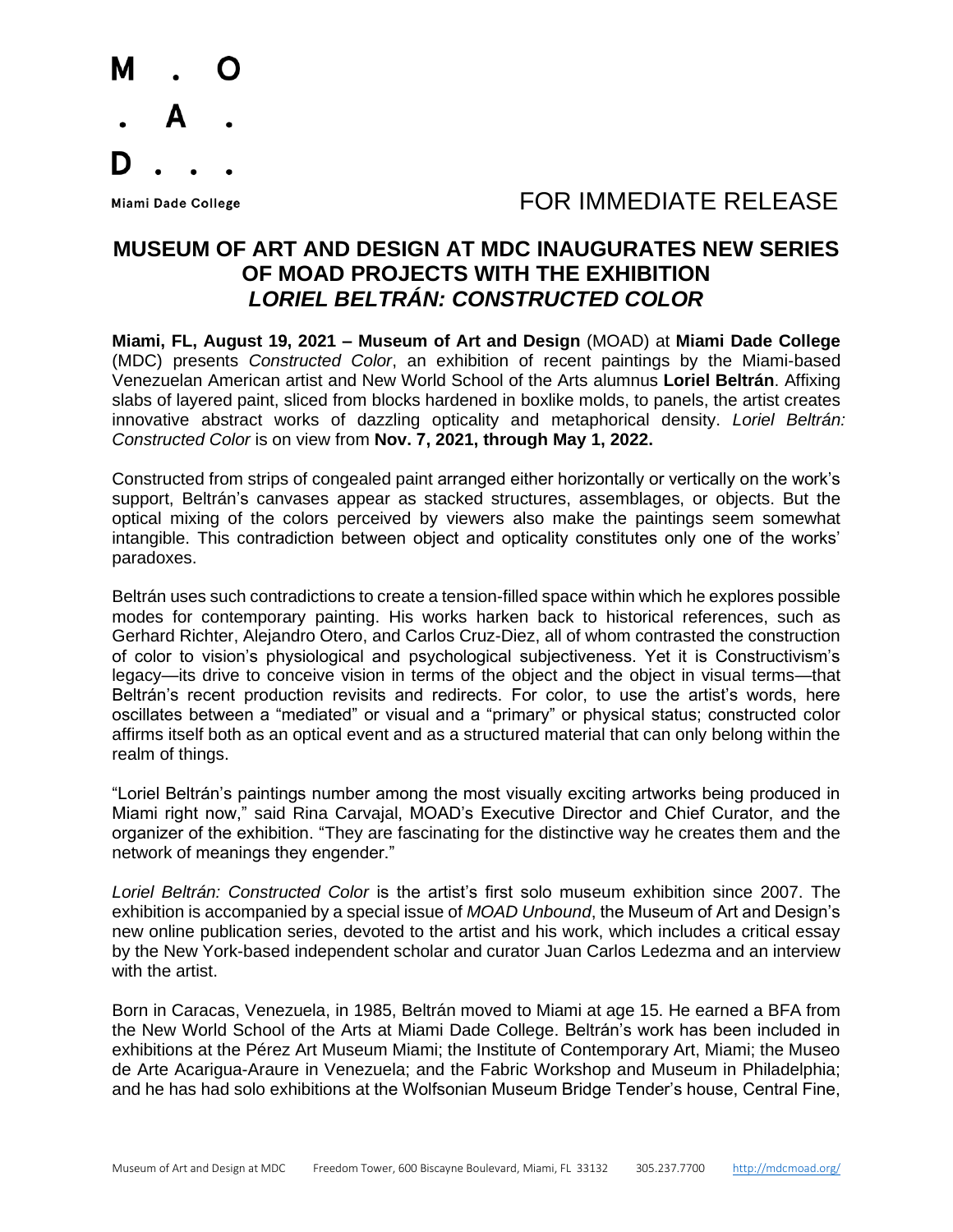

**Miami Dade College** 

## FOR IMMEDIATE RELEASE

and the non-profit Locust Projects in Miami. Beltran was also a co-founder and co-director of the artist run gallery and collective Noguchi Breton (formerly GUCCIVUITTON).

*Loriel Beltran: Constructed Color* inaugurates MOAD Projects, a new series of exhibitions that features work by Miami-based artists, including distinguished Miami Dade College and New World School of the Arts alumni and faculty. MOAD Projects provides a platform for local artists to realize new projects or exhibit recent bodies of work, as well as for investigations of understudied historical developments in Miami's cultural past. MOAD Projects expands upon the swing/SPACE/Miami alumni exhibition series that began in 2013.

This exhibition is curated by Rina Carvajal, MOAD's Executive Director and Chief Curator, and is made possible by the Miami-Dade County Department of Cultural Affairs and the Cultural Affairs Council, the Miami-Dade County Mayor and Board of County Commissioners; and the State of Florida, Department of State, Division of Arts and Culture, and the Florida Council on Arts and Culture.

Located inside MDC's National Historic Landmark Freedom Tower, MOAD at MDC offers groundbreaking exhibitions and programs that aim to foster a reimagined Miami. Exploring the challenges and opportunities we face locally and globally, MOAD convenes artists, designers, and thinkers to address the urgent questions of our time. As the College's flagship museum, MOAD strives to be a catalyst for action and a place that empowers people to remake their city. MOAD follows the College's lead in operating across Miami with its Museum Without Boundaries initiative, which takes place in city neighborhoods and invites everyone to be a part of the conversation.

- **WHAT:** *Loriel Beltrán: Constructed Color*
- **WHEN:** Sunday, November 7, 2021, through Friday, May 1, 2022
- **WHERE:** Museum of Art and Design at MDC Freedom Tower 600 Biscayne Boulevard, Second Floor
- **Hours:** Wednesday: 1–6 PM; Thursday: 1–8 PM; Friday–Sunday: 1–6 PM

**Museum admission:** \$12 adults; \$8 seniors and military; \$5 students (13–17) and college students (with valid ID); free for MOAD members, MDC students, faculty, and staff, and children 12 and under; free on Thursdays from 4 to 8 PM.

Accessibility challenges: please call 305-237-7710 for details.

The Museum of Art and Design is open during regular hours. As part of Miami Dade College, MOAD and MDC Special Collections will continue to closely monitor COVID-19. MDC is